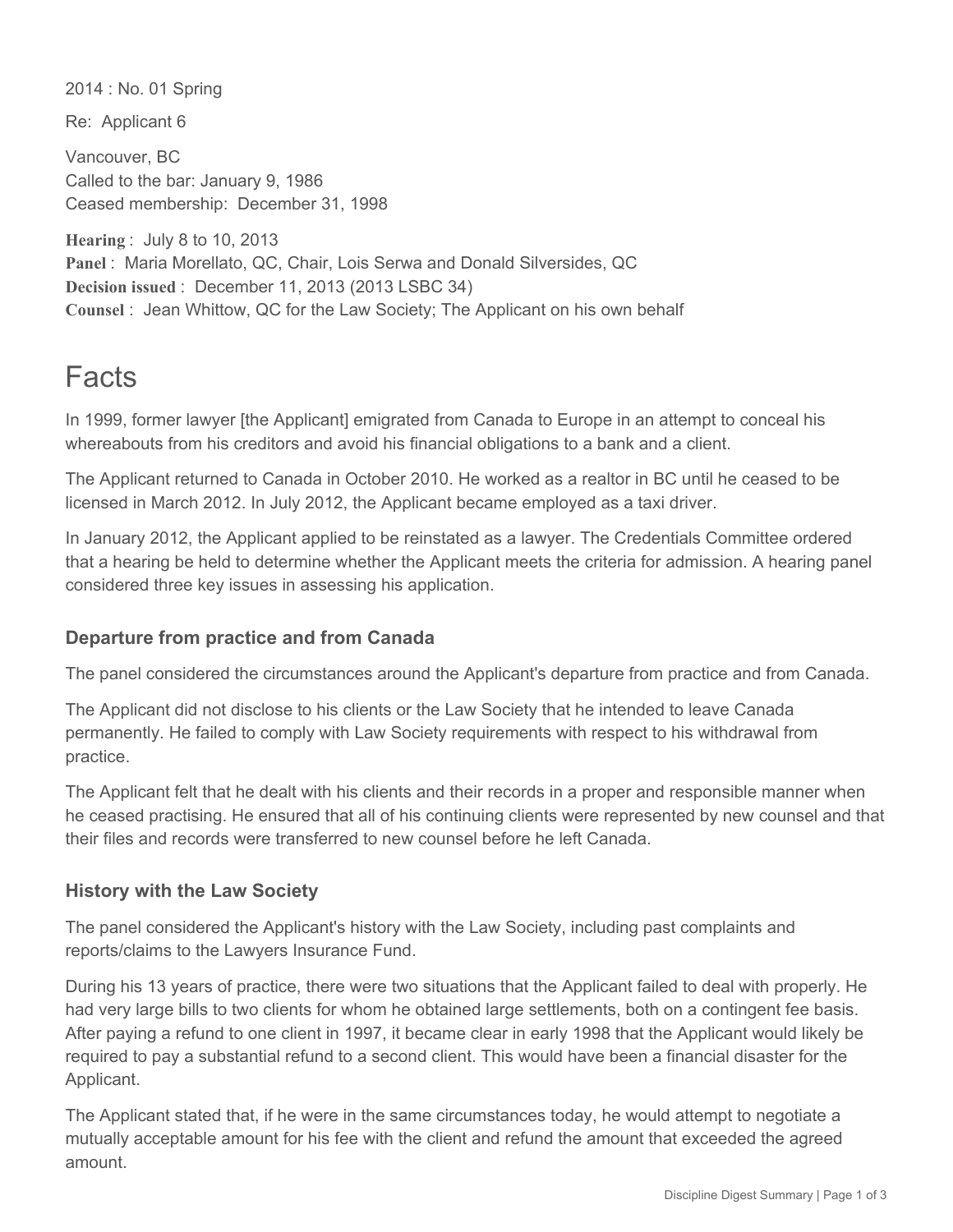Before he left practice, there were eight complaints about the Applicant that either did not contain serious allegations or did not involve any improper conduct. After the Applicant left Canada, two complaints were received that related to the unacceptable manner in which he wound up his practice, and a third complaint showed no evidence that the Applicant acted improperly.

One claim to the Lawyers Insurance Fund was related to the cost of appointing a substitute trustee in the place of the Applicant when he left Canada. Other potential or actual claims to the Lawyers Insurance Fund concerning the Applicant did not raise issues regarding his character or reputation or his fitness to be a practising lawyer.

### **Financial difficulties**

The panel considered the Applicant's financial difficulties, including his handling of his indebtedness to the bank at the time of his departure and later.

Instead of taking steps to deal with his obligations to the bank and his client, the Applicant decided to quit practising law, abandon his condominium and leave the country with \$300,000. His actions revealed flaws in his character.

However, the panel determined that these were a series of related but isolated actions and were not consistent with the rest of the Applicant's practice history or his conduct after settling in Europe and returning to Canada.

Except for the manner in which he dealt with his two major creditors, there was no evidence that the Applicant acted for his clients or dealt with counsel in any manner other than a competent, honest and trustworthy manner.

# **Conclusion**

The Applicant repeatedly stated that leaving Canada as he did in 1999 was a terrible mistake, and he was genuinely remorseful. The panel was satisfied that the Applicant would act differently today if faced with the same circumstances and that he was currently of good character.

Since the Applicant left the practice of law, he worked as a real estate agent and as a taxi driver. The consequences of his actions ultimately wreaked havoc on his personal life and finances. The Applicant nonetheless moved forward and did what he needed to do to support himself.

Strong letters of reference were received from his employers in the real estate industry, attesting to his professional ethics and honesty, and his taxi business employers attesting to his respectfulness and his banks, from before and after his bankruptcy, submitted letters relating to the time period after his return to Canada. They stated that he was "extremely reliable" fiscally. Further, the Applicant recognized and admitted he made serious mistakes that he would not repeat again. He understood the gravity of his wrongdoings. The Applicant worked hard to overcome his failings, and has demonstrated a marked change from the time just before he left his practice and Canada.

At the time of the hearing, the Applicant was 62 years old and still employed as a taxi driver. The panel was mindful of the fact that the Applicant had not practised law for 15 years and that, before he is reinstated, the Credentials Committee will undoubtedly require him to take steps to ensure that he is still qualified to practise law in BC. In view of his previous contingent fee billing difficulties, the panel also recommended that the committee consider imposing conditions or limitations on the Applicant's practice.